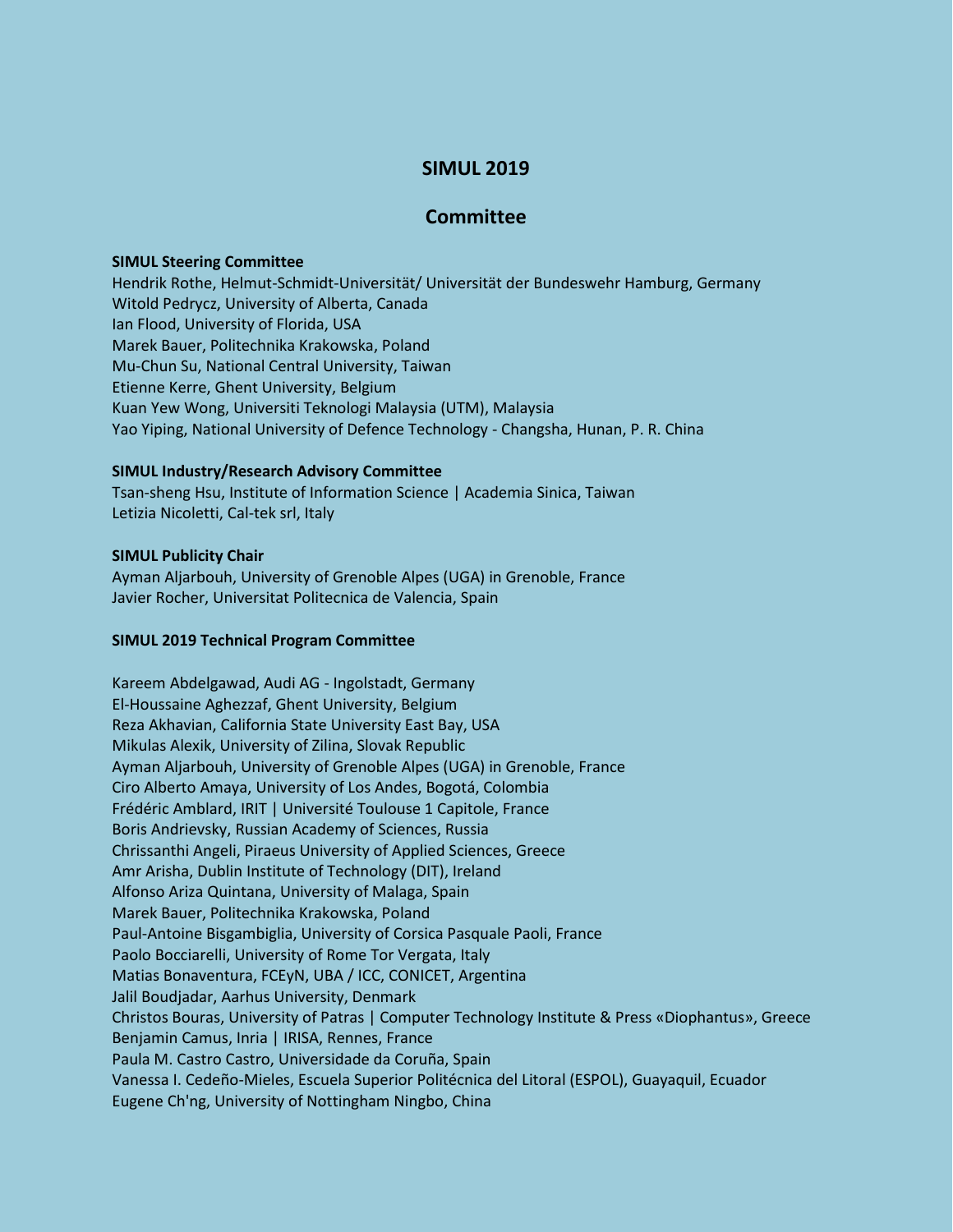Federico Ciccozzi, Mälardalen University, Sweden Franco Cicirelli, ICAR-CNR, Italy Duilio Curcio, University of Calabria (CS), Italy Andrea D'Ambrogio, University of Roma "Tor Vergata", Italy Gabriele D'Angelo, University of Bologna, Italy Maryam Davoudpour, *Ryerson* University, Canada Luis Antonio De Santa-Eulalia, Université de Sherbrooke, Canada Jorge de Jesus Lozoya Santos, Universidad de Monterrey, Mexico Daniel Delahaye, Ecole Nationale de l'Aviation Civile, Toulouse, France Tuğçe Demirdelen, Adana Science and Technology University, Turkey Pierangelo Di Sanzo, DIAG - Sapienza University of Rome, Italy Alexander Ditter, Friedrich-Alexander University Erlangen-Nürnberg (FAU), Germany Anatoli Djanatliev, University of Erlangen-Nuremberg, Germany Atakan Doğan, Eskisehir Technical University, Turkey Julie Dugdale, University Grenoble Alps, France Vinod Dumblekar, MANTIS, India Rémy Dupas, University of Bordeaux, France Mahmoud Elbattah, Université de Picardie Jules Verne, France Amr Eltawil, School of Innovative Design Engineering | Egypt Japan University of Science and Technology, Egypt Sabeur Elkosantini, University of Monastir, Tunisia Diego Encinas, Informatics Research Institute LIDI – National University of La Plata (UNLP), Argentina Fouad Erchiqui, Université du Québec en Abitibi-Témiscamingue, Canada Zuhal Erden, ATILIM University, Ankara, Turkey Sigrid Ewert, University of the Witwatersrand, Johannesburg, South Africa Bernhard Fechner, FernUniversität in Hagen, Germany Paola Festa, University of Napoli "FEDERICO II", Italy Ian Flood, University of Florida, USA Adrian Florea, 'Lucian Blaga' University of Sibiu, Romania Romain Franceschini, University of Corsica, France Sibylle Fröschle, OFFIS e.V. - Institut für Informatik, Germany Munehiro Fukuda, University of Washington Bothell, USA José Manuel Galán, Universidad de Burgos, Spain Héctor Miguel Gastélum González, Tecnológico Nacional de México - Instituto Tecnológico de Tlajomulco, Mexico Simon Genser, VIRTUAL VEHICLE Research Center, Austria Charlotte Gerritsen, Vrije Universiteit Amsterdam, Netherlands Katja Gilly, Universidad Miguel Hernández, Spain Luis Gomes, Universidade Nova de Lisboa, Portugal Antoni Grau, Technical University of Catalonia - UPC, Barcelona, Spain Petr Hanacek, Brno University, Czech Republic Magdalena Hańderek, Cracow University of Technology, Poland Thomas Hanne, University of Applied Sciences and Arts Northwestern Switzerland / Institute for Information Systems, Switzerland Houcine Hassan, Universitat Politecnica de Valencia, Spain Frank Herrmann, OTH Regensburg, Germany Celso Hirata, Instituto Tecnologico de Aeronautica, Brazil Tsan-sheng Hsu, Institute of Information Science | Academia Sinica, Taiwan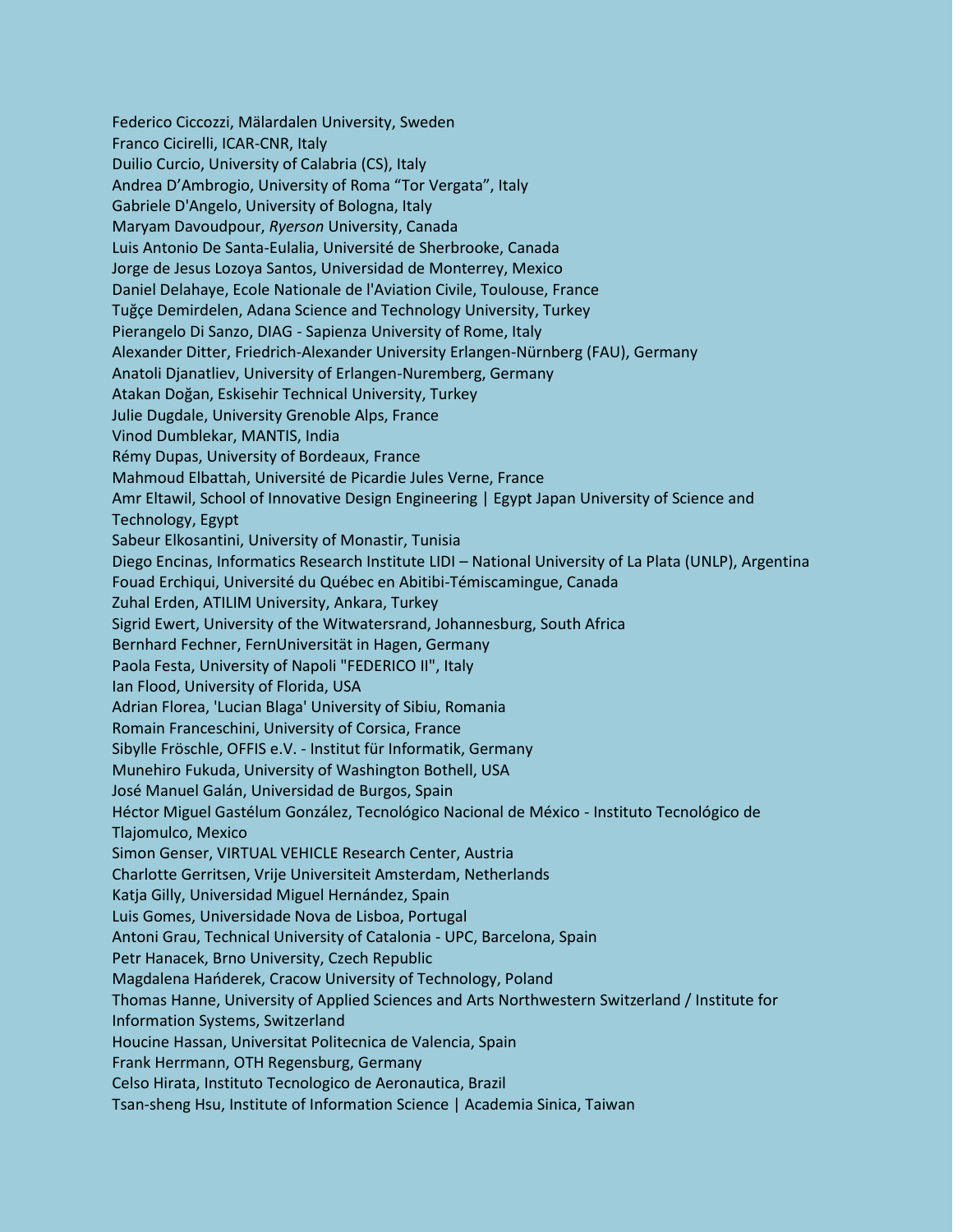Xiaolin Hu, Georgia State University, USA

Marc-Philippe Huget, Polytech Annecy-Chambery-LISTIC | University of Savoie, France

Mauro Iacono, Università degli Studi della Campania "Luigi Vanvitelli", Italy

Joshua Ignatius, University of Warwick, Coventry, UK

Taynara Incerti de Paula, Federal University of Itajuba, Brazil

Emilio Insfran, Universitat Politecnica de Valencia, Spain

Agnieszka Jakóbik, Cracow University of Technology, Poland

Emilio Jiménez Macías, University of La Rioja, Spain

Maria João Viamonte, Institute of Engineering (ISEP) - Polytechnic Institute of Porto (IPP), Portugal

Zsolt Csaba Johanyák, Pallasz Athéné University, Hungary

Eugene B. John, The University of Texas at San Antonio, USA

Imed Kacem, LCOMS - Université de Lorraine, France

Tadeusz Kaczorek, Warsaw University of Technology, Poland

Waldemar Karwowski, University of Central Florida, USA

Hamdi Kavak, George Mason University, USA

Peter Kemper, College of William and Mary, USA

Etienne Kerre, Ghent University, Belgium

Daria Kolmakova, Samara National Research University, Russia

Petia Koprinkova-Hristova, Institute of Information and Communication Technologies | Bulgarian Academy of Sciences, Bulgaria

Dmitry G. Korzun, Petrozavodsk State University | Institute of Mathematics and Information Technology, Russia

Harald Köstler, Friedrich-Alexander University Erlangen-Nürnberg, Germany

Claudia Krull, Institut für Simulation und Graphik | Otto-von-Guericke-Universität Magdeburg, Germany Anatoly Kurkovsky, Georgia Gwinnett College - Greater Atlanta University System of Georgia, USA Massimo La Scala, Politecnico di Bari, Italy

Ettore Lanzarone, National Research Council of Italy (CNR) - Institute for Applied Mathematics and Information Technologies (IMATI), Milan, Italy

Fedor Lehocki, Slovak University of Technology in Bratislava, Slovak Republic

Fabian Lorig, Center for Informatics Research and Technology (CIRT) - Trier University, Germany Iris Lorscheid, Institute of Management Accounting and Simulation (MACCS) | Hamburg University of Technology, Germany

Ulf Lotzmann,Univesity of Koblenzt-Landau, Germany

Edwin Lughofer, Johannes Kepler University Linz, Austria

Emilio Luque, University Autonoma of Barcelona (UAB), Spain

Johannes Lüthi, Fachhochschule Kufstein Tirol University of Applied Sciences, Austria

Jose Machado, Universidade do Minho, Portugal

Imran Mahmood, National University of Sciences and Technology, Islamabad, Pakistan

Leandros Maglaras, De Montfort University, UK

Fahad Maqbool, University of Sargodha, Pakistan

Eda Marchetti, CNR-ISTI, Pisa, Italy

Martin Margala, University of Massachusetts Lowell, USA

Goreti Marreiros, ISEP/IPP - Engineering Institute – Polytechnic of Porto, Portugal

Niels Martin, Hasselt University, Belgium

Omar Masmali, The University of Texas, El Paso, USA

Andrea Matta, Politecnico di Milano, Italy

Nuno Melão, Polytechnic Institute of Viseu, Portugal

Hugo Meyer, University of Amsterdam, Netherlands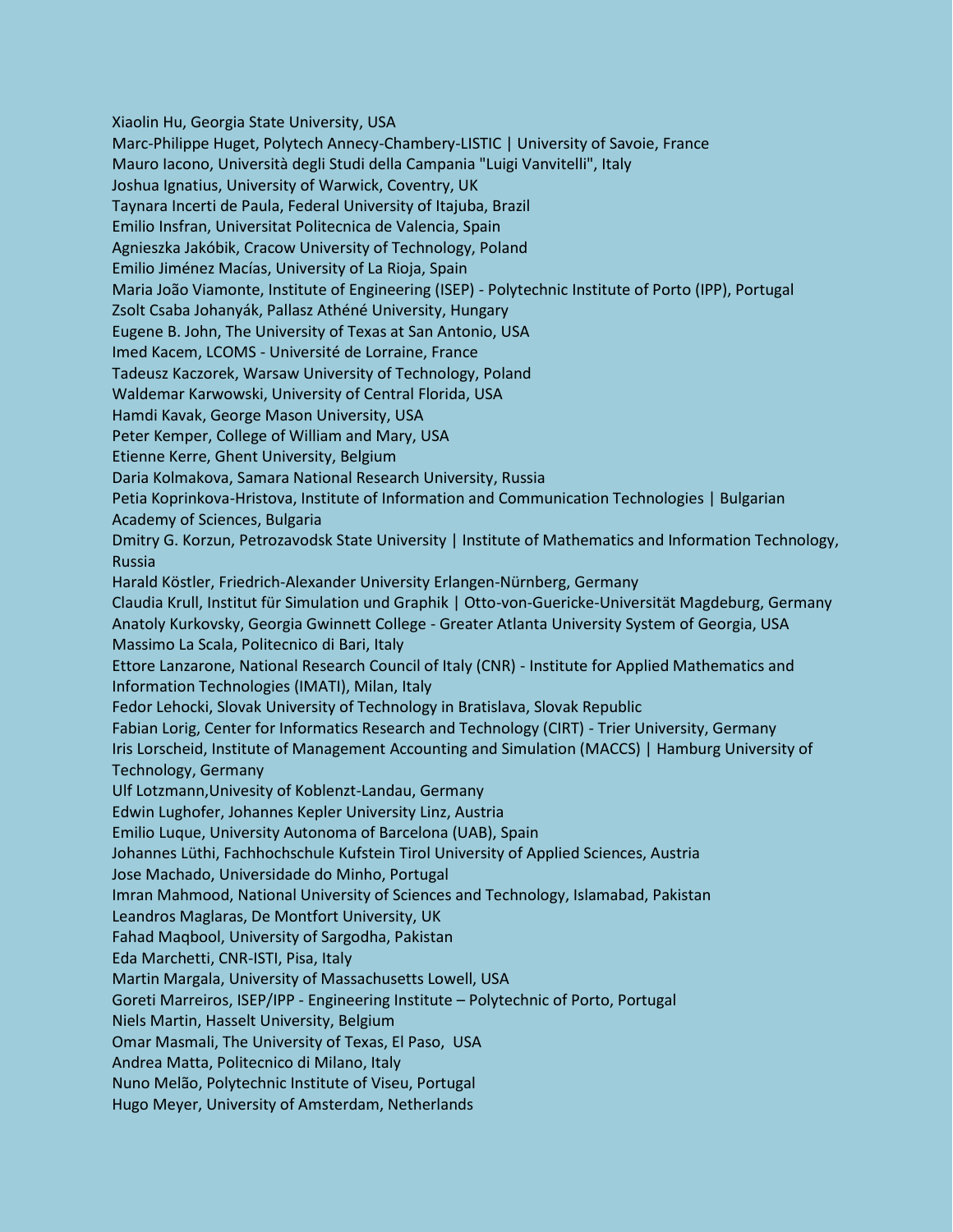Adel Mhamdi, RWTH Aachen University, Germany Bożena Mielczarek, Wroclaw University of Science and Technology, Poland Francisco José Monaco, University of São Paulo, Brazil Sébastien Monnet, University Savoie Mont Blanc, France Roberto Montemanni, Dalle Molle Institute for Artificial Intelligence (IDSIA) | University of Applied Sciences of Southern Switzerland (SUPSI), Switzerland Jérôme Morio, ONERA - the French Aerospace Lab / ISAE -SUPAERO, France Paulo Moura Oliveira, UTAD University / INESC-TEC, Portugal Ivan Mura, Universidad de los Andes, Colombia Aziz Naamana, LSIS - Marseille, France Nazmun Nahar, University of Jyvaskyla, Finland Viorel Nicolau, "Dunarea de Jos" University of Galati, Romania Letizia Nicoletti, Cal-tek srl, Italy Libero Nigro, University of Calabria, Italy Halit Oguztuzun, Middle East Technical University, Turkey Aida Omerovic, SINTEF, Norway Tuncer Ören, University of Ottawa, Canada Nunzia Palmieri, University of Calabria, Italy Paweł Pawlewski, Poznan University of Technology, Poland Vitalii Pazdrii, Company of Intellectual Technology / Kyiv National Economic University, Ukraine Witold Pedrycz, University of Alberta, Canada Alessandro Pellegrini, "Sapienza" - University of Rome, Italy Laurent Pérochon, VetAgro Sup | Université Clermont Auvergne, France François Pinet, Irstea, France Katalin Popovici, The MathWorks Inc., USA Antoni Portero, IT4Innovations national supercomputing center VŠB – Technical University of Ostrava, **Czech Republic** Tomas Potuzak, NTIS - European Center of Excellence / University of West Bohemia Plzen, Czech Republic Francesco Quaglia, Università di Roma "Tor Vergata", Italy Masudul Hassan Quraishi, Arizona State University / Intel Corporation, USA Markus Rabe, Technische Universität Dortmund, Germany Arash Ramezani, University of the Federal Armed Forces in Hamburg, Germany Barbara Re, University of Camerino, Italy Sven Reissmann, Fulda University of Applied Sciences - University Datacenter, Germany Roberto Revetria, University of Genoa, Italy / Bauman State University, Moscow, Russian Federation / MEVB Consulting GmbH, Olten, Switzerland Dolores Rexachs, University Autonoma of Barcelona (UAB), Spain José L. Risco Martín, Complutense University of Madrid, Spain Paola Rizzi, University of L'Aquila, Italy Javier Rocher, Universitat Politecnica de Valencia, Spain Rosaldo J. F. Rossetti, Universidade do Porto, Portugal Hendrik Rothe, Helmut-Schmidt-Universität/ Universität der Bundeswehr Hamburg, Germany Julio Sahuquillo Borrás, Universitat Politècnica de València, Spain Ignacio Sanchez-Navarro, University of the West of Scotland, UK Victorino Sanz Prat, ETSI Informática - UNED Madrid, Spain Mahdiyar Sarayloo, Università Politecnica delle Marche, Italy Michael Schluse, RWTH Aachen University, Germany